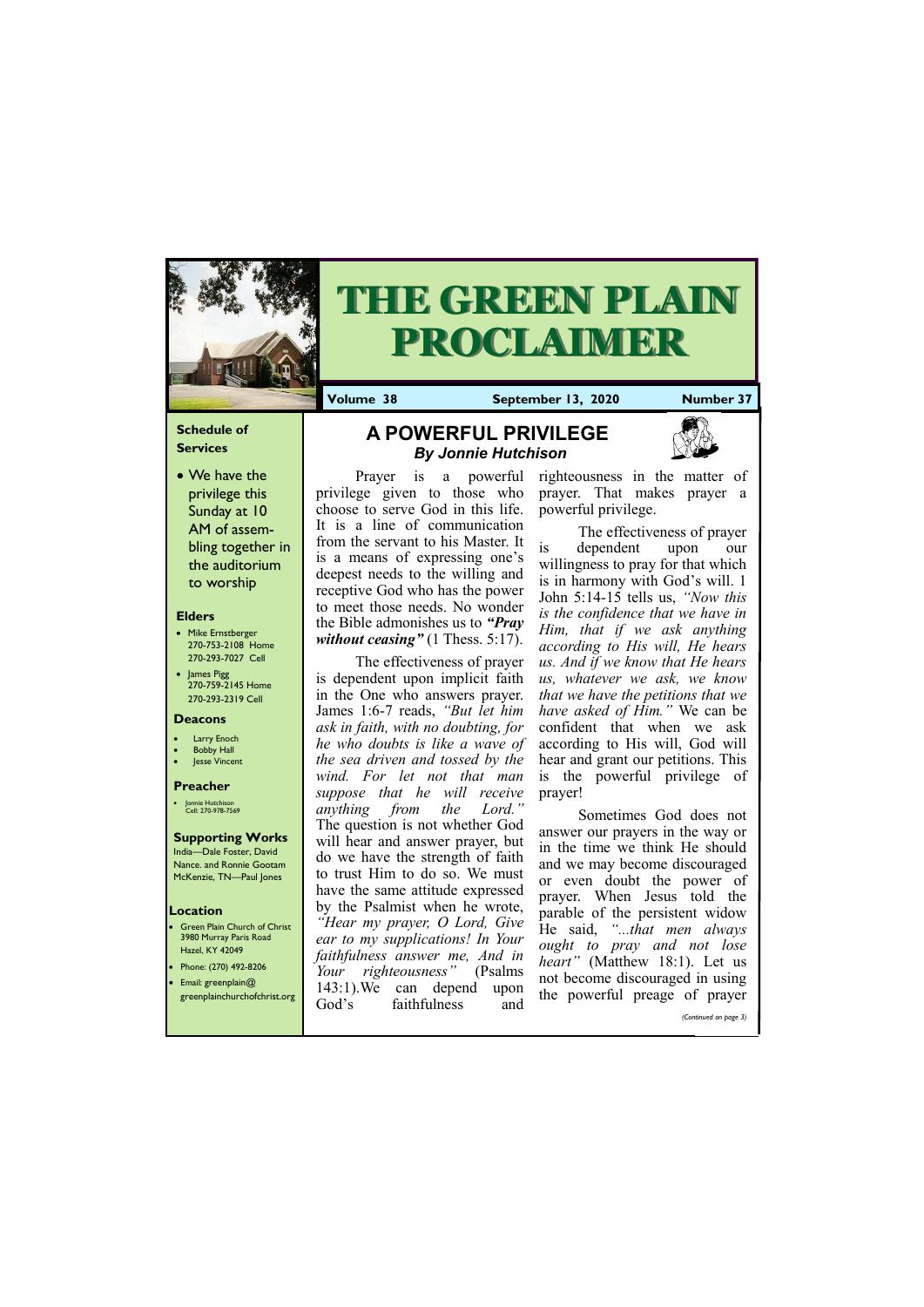## NEWS AND NOTES

*REMEMBER IN PRAYER: Green Plain members*: Remember Jane Morris, Faye Travis, Peggy Jarvis, Rex Enoch, Mary Crutchfield, Joanne Barnes, Maxine Pool, Hayes and Marjorie Grady, Jim Fielder, Griselda Adams, Larry Enoch, and Carolyn Byars. **Family and Friends:** Jenne Pool, Teresa Tacker, Betty Pond, Bryan White, Meredith Enoch, Kenneth Mizell, , Janice Canter, Dale Foster, Andrea Phillips, Donald and Dorothy Cook, Pat Hocking, Sandra Cook Downs, Hollis Stubblefield, Jason Rutledge, James Bishop and Kevin Smith.

- **WORSHIP SERVICES:** We will continue to meet at 10:00 am for worship each Sunday morning for the present as the pandemic continues. The elders welcome any suggestions or concerns that you may have. Let us continue to pray for all impacted by our present circumstances.
- **PANTRY ITEMS September 2020: 6—Peanut Butter; 13—Paper Towels; 20—Canned Peaches; 27—Canned Carrots.** Please bring any additional items you wish for the "blessing box" which is located next to the breezeway on the north side of the building.
- **See our Facebook page** for announcements, updates and articles. Access to past editions of this bulletin are available on our website at http://greenplainchurchofchrist.org.
- Mission Work: Please continue to pray for the preachers this congregation is supporting in India and for Ronnie Gootan, David Nance, Mike Kiser, Arnold Gerson and Paul Jones in their respective works.
- **September 2020 Anniversaries:** 28-Shane & Krysta Smith. **Birthdays:** 4-Jane Morris; 13- Mary Crutchfield; 18-Jackson Hale; 20-Peggy Jarvis; 27-Diana Travis; 28 –Carolyn Byars; If we have left anyone out please let us know.
- **We offer FREE BIBLE CORRECPONDENCE COURSES through the mail. Enroll on our website or send your name and return mailing address to the address on the first page of this bulletin. You may also call 270-978-7569 or you may email us at greenplain@greenplainchurchofchrist.org.**
- **Additional Study Opportunities:** We encourage our readers to take advantage of the wealth of Bible study opportunities which are available online. There is a list of some of these at the bottom of this page. You will find scores of recorded videos and live programs that you can watch at your convivence. (Read 2 Peter 3:18).

*Answer:* Adulterers were to be put to death (Leviticus 20:10).

# **Page 2**

**ONLINE SPIRITUAL RESOURCES Gospel Broadcasting Network https://gbntv.org/**

**World Video Bible School https://store.wvbs.org/wvbs-splashpage.html**

> **A Bible Answer https://abibleanswertv.org/**

> > **Good News Today http://gnttv.org/**

**In Search of the Lord's Way http://searchtv.org/**



**This Week: What were the Babylonian names give to , Hananiah, Mishael, and Azariah?**

*Last Week:* Under the Law of Moses, what was the penalty for adultery?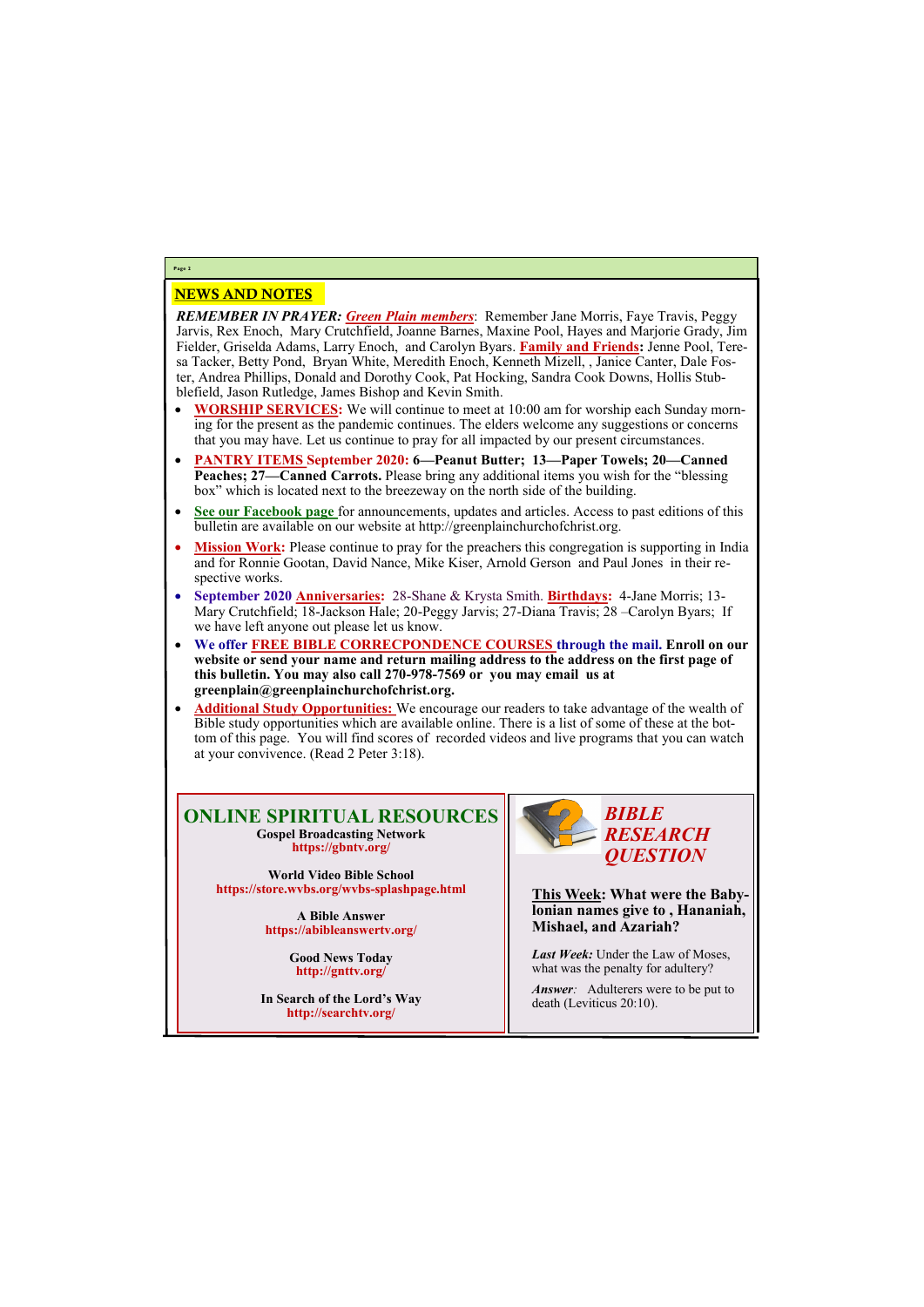**Page 3**

knowing that God knows and sees things we do not, therefore He knows how and when to answer our prayers either with a yes, a no, or wait a little longer.

Let us use the powerful privilege of prayer without doubting and with the assurance that we serve a loving and

merciful God who knows our individual needs. *"Be anxious for nothing, but in everything by prayer and supplication, with thanksgiving, let your requests be made known to God; and the peace of God, which surpasses all understanding, will guard your hearts and minds through Christ Jesus"* (Philippians 4:6-7).

*(Continued from page 1)*

# **AMAZING WHAT "THE TRUTH" TEACHES By David Sproule**

First of all, consider that there are devastating ways in which man may respond to "the truth." Scripture affirms that "the truth" can be (but should not be) "suppressed" ([Rom. 1:18](https://biblia.com/bible/esv/Rom.%201.18)), "exchanged for the lie" ([Rom. 1:25](https://biblia.com/bible/esv/Rom.%201.25)), "rejected" ([Rom. 2:8](https://biblia.com/bible/esv/Rom.%202.8)), "withheld"  $(1 \text{ Tim } 6:5)$ , "opposed"  $(2 \text{ Tim.})$ [3:8](https://biblia.com/bible/esv/2%20Tim.%203.8)), "strayed from" ([2 Tim. 2:18;](https://biblia.com/bible/esv/2%20Tim.%202.18) [Jas. 5:19](https://biblia.com/bible/esv/James.%205.19)), "turned from"  $(2$  Tim. 4:4; [Tit. 1:14\)](https://biblia.com/bible/esv/Titus.%201.14) and truth" in these ways.

More than 60 times in the New Testament the definite article "the" is found before the word "truth," to emphasize the single, absolute and distinctive nature of Divine truth. The plural form of "truths" is never found in Scripture, which again would seem to be God's way of emphasizing the single, absolute and distinctive nature of Divine truth. Let's examine what we can learn about "the truth" from the usage of that expression in the N.T.

Through the work and guidance of the Holy Spirit, "all the truth" has been given to us in Scripture  $(**John 16:13**)$ . Knowing that we can trust it (for, it is "the truth") and knowing that we are not missing anything God intended for us to have (for, it is "ALL the truth"), we must come to Scripture with the utmost respect for how God expects us to respond.

Even more so, Scripture makes it very clear that "the truth" can and needs to dwell or abide in us ([1 John 1:8;](https://biblia.com/bible/esv/1%20John%201.8) [2:4;](https://biblia.com/bible/esv/1%20John%202.4) [2 John 2;](https://biblia.com/bible/esv/2%20John%202) [3](https://biblia.com/bible/esv/3%20John%203)  [John 3\)](https://biblia.com/bible/esv/3%20John%203), in order that we might respond properly and as Divinely expected. "The truth" can be and needs to be (but, because of freewill, it doesn't have to be) **"heard"** [\(Col. 1:5\)](https://biblia.com/bible/esv/Col.%201.5), **"known"** [\(John](https://biblia.com/bible/esv/John%208.32)  [8:32;](https://biblia.com/bible/esv/John%208.32) [1 Tim. 2:4;](https://biblia.com/bible/esv/1%20Tim.%202.4) [1 Tim. 4:3;](https://biblia.com/bible/esv/1%20Tim.%204.3) [2 Tim.](https://biblia.com/bible/esv/2%20Tim.%202.25)  [2:25;](https://biblia.com/bible/esv/2%20Tim.%202.25) [3:7;](https://biblia.com/bible/esv/2%20Tim%203.7) [Tit. 1:1;](https://biblia.com/bible/esv/Titus.%201.1) [Heb. 10:26;](https://biblia.com/bible/esv/Heb.%2010.26) 1 John [2:21;](https://biblia.com/bible/esv/1%20John%202.21) [2 John 1\),](https://biblia.com/bible/esv/2%20John%201) **"believed"** [\(2 Thess. 2:12](https://biblia.com/bible/esv/2%20Thess.%202.12-13)- [13;](https://biblia.com/bible/esv/2%20Thess.%202.12-13) [1 Tim. 4:3\),](https://biblia.com/bible/esv/1%20Tim.%204.3) "**loved**" (2 Thess.<br>2:10), "**obeyed**" (Gal. 3:1; 1 Pet. [2:10\)](https://biblia.com/bible/esv/2%20Thess.%202.10), **"obeyed"** ([Gal. 3:1;](https://biblia.com/bible/esv/Gal.%203.1) [1 Pet.](https://biblia.com/bible/esv/1%20Pet.%201.22)  [1:22\)](https://biblia.com/bible/esv/1%20Pet.%201.22), **"practiced"** ([John 3:21;](https://biblia.com/bible/esv/John%203.21) [1 John](https://biblia.com/bible/esv/1%20John%201.6)  [1:6\)](https://biblia.com/bible/esv/1%20John%201.6), **"manifested"** [\(2 Cor.](https://biblia.com/bible/esv/2%20Cor.%204.2)  [4:2\)](https://biblia.com/bible/esv/2%20Cor.%204.2), **"lived"** ([Gal. 2:14\)](https://biblia.com/bible/esv/Gal.%202.14), **"told"** ([John 8:45](https://biblia.com/bible/esv/John%208.45-46)- [46;](https://biblia.com/bible/esv/John%208.45-46) [John 16:7;](https://biblia.com/bible/esv/John%2016.7) [Rom. 9:1;](https://biblia.com/bible/esv/Rom.%209.1) [Gal.](https://biblia.com/bible/esv/Gal.%205.7)  [5:7\)](https://biblia.com/bible/esv/Gal.%205.7), **"spoken"** [\(2 Cor. 12:6;](https://biblia.com/bible/esv/2%20Cor.%2012.6) [Eph. 4:15;](https://biblia.com/bible/esv/Eph.%204.15) [1](https://biblia.com/bible/esv/1%20Tim.%202.7)  [Tim. 2:7\),](https://biblia.com/bible/esv/1%20Tim.%202.7) **"established in"** ([2 Pet.](https://biblia.com/bible/esv/2%20Pet.%201.12)  [1:12\)](https://biblia.com/bible/esv/2%20Pet.%201.12), **"stood in"** [\(John 8:44\),](https://biblia.com/bible/esv/John%208.44) **"walked in"** ([3 John 3](https://biblia.com/bible/esv/3%20John%203-4)-4), **"turned back to"** ([Jas.](https://biblia.com/bible/esv/James.%205.19)  [5:19\)](https://biblia.com/bible/esv/James.%205.19) and **"worked for"** [\(3 John 8\)](https://biblia.com/bible/esv/3%20John%208).

| "lied against" (Jas. 3:14). May God help us and "testifies" of our faithfulness as we |  |  |  |                       |
|---------------------------------------------------------------------------------------|--|--|--|-----------------------|
| to never treat "the truth" or act toward "the                                         |  |  |  | (Continued on page 4) |
|                                                                                       |  |  |  |                       |

When we respond properly to "the truth," Scripture reveals the power of the single, absolute and distinctive truth. It **"makes us free"** [\(John](https://biblia.com/bible/esv/John%208.32)  [8:32\)](https://biblia.com/bible/esv/John%208.32), **"sanctifies"** ([John](https://biblia.com/bible/esv/John%2017.17)  [17:17,](https://biblia.com/bible/esv/John%2017.17) [19\)](https://biblia.com/bible/esv/John%2017.19), **"purifies"** [\(1 Pet. 1:22\)](https://biblia.com/bible/esv/1%20Pet.%201.22)